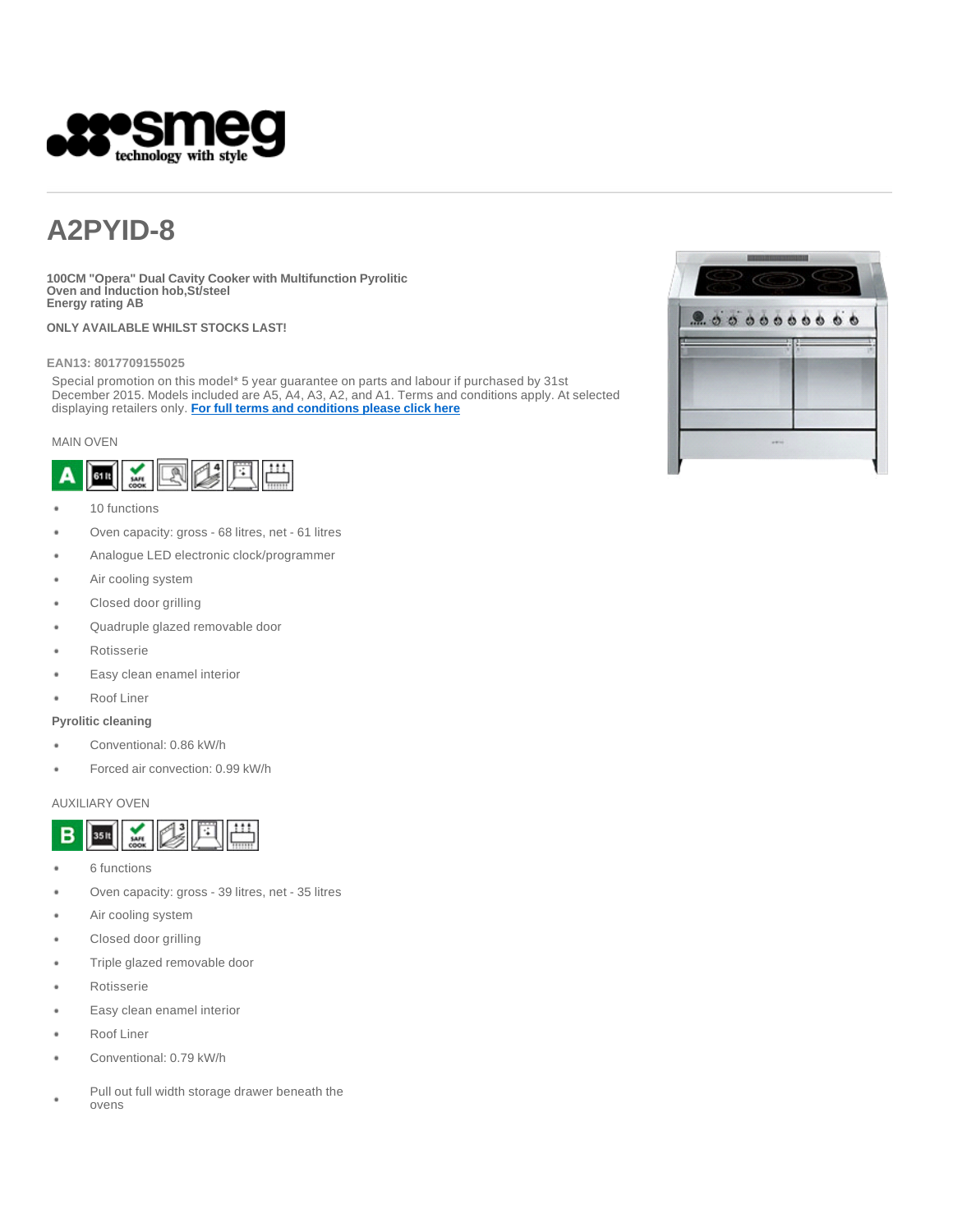#### HOB

# P

- 5 "full power" induction zones, including:
- Front right: Ø 210 2.3kW booster 3.2 kW
- Front left: Ø 210 2.3kW booster 3.2 kW
- Central: Ø 180 1.85kW booster 2.5 kW
- Rear right: Ø 145 1.4kW booster 1.8 kW
- Rear left: Ø 145 1.4kW booster 1.8 kW
- Electronic pan detector for each zone
- Low heat position on each zone to keep food warm
- Automatic safety cut-out
- Residual heat indicators
- Nominal power: 14.7 kW
- Power supply required: dedicated cooker circuit fused at 30Amp

STANDARD ACCESSORIES: Main oven: Roasting/grill pan Grill mesh Chrome shelf

Auxiliary oven: **Tray** Grill mesh Chrome shelf

**NB: This model supersedes the A2PYID-6**

# **Functions**



## **Options**

- **PRTX** Pizza stone with handles
- **KIT1CSP20** Splashback (Stainless Steel)
- ٠ **GT1T-1** - Pair fully extractable telescopic shelves
- **GT1P-1** Pair partially extractable telescopic shelves ٠
- **PALPZ** Folding Pizza Shovel
- **PR7A2** Plate Rack (for use in Auxiliary Oven)

**Smeg (UK) Limited 3 Milton Park, Abingdon Oxon OX14 4RN Tel. +44 (0)844 557 9907 Fax +44 (0)844 557 9337**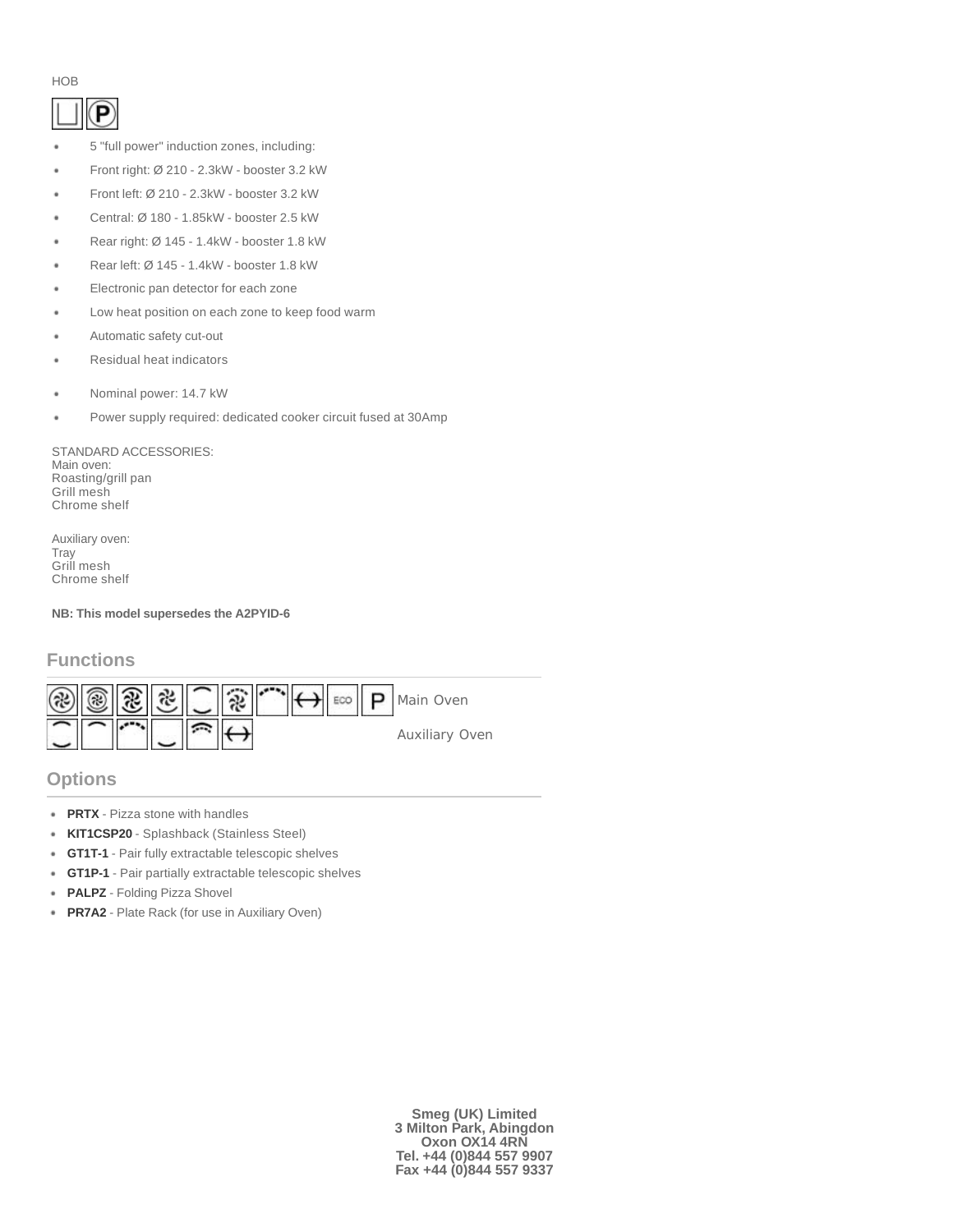

# **A2PYID-8**

Opera range

100 cm stainless steel hob type: induction oven type: electric multifunction + electric static energy rating A+B



#### **Main Oven**



#### **Circulaire:**

The combination of the fan and circular element around it gives a hot air cooking method. This provides many benefits including no preheat if cook time is more than 20 minutes, no flavour transfer when cooking different foods at the same time, less energy, and shorter cook times. Good for all types of food.



#### **Circulaire with upper and lower elements:**

The use of the fan with both elements allows food to be cooked quickly and effectively, ideal for large joints that require thorough cooking. It offers a similar result to rotisserie, moving the heat around the food, instead of moving the food itself, enabling any size or shape to be cooked.



#### **Fan with upper and lower elements:**

The elements combined with the fan aim to provide more uniform heat, a similar method to conventional cooking, so pre-heat is required. Most suitable for items requiring slow cooking methods.



#### **CIRCOGAS / FAN WITH LOWER ELEMENT:**

In gas ovens the fan distributes the heat quickly and evenly throughout the oven cavity, avoiding flavour transfer when cooking a number of different dishes at the same time. In electric ovens this combination completes cooking more quickly of foods that are ready on the surface, but that require more cooking inside, without further browning.



#### **Upper and lower element only:**

A traditional cooking method best suited for single items located in the centre of the oven. The top of the oven will always be hottest. Ideal for roast, fruit cakes, bread etc.



#### **Fan with grill element:**

The fan reduces the fierce heat from the grill, providing an excellent method of grilling various foods, chops, steaks, sausages etc. giving even browning and heat distribution, without drying out the food. The top two levels recommended for use, and the lower part of the oven can be used to keep items warm at the same time, an excellent facility when cooking a grilled breakfast. Half grill (centre portion only) is ideal for small quantities of food.



#### **Grill element:**

For rapid cooking and browning of foods. Best results can be obtained by using the top shelf for small items, the lower shelves for larger ones, such as chops or sausages. For half grill heat is generated only at the centre of the element, so is ideal for smaller quantities.



#### **Rotisserie:**

The rotisserie (where installed) works in combination with the grill element to brown foods to perfection.



P

**ECO:** ECO

The combination of the grill, fan and lower element is particularly suitable for cooking small quantities of food.

#### **Pyrolitic:**

Pyrolitic cleaning at 500°C destroys all the dirt deposits inside the oven. The process can be set from 1.5 hours to 3 hours, depending on the degree of dirt build up.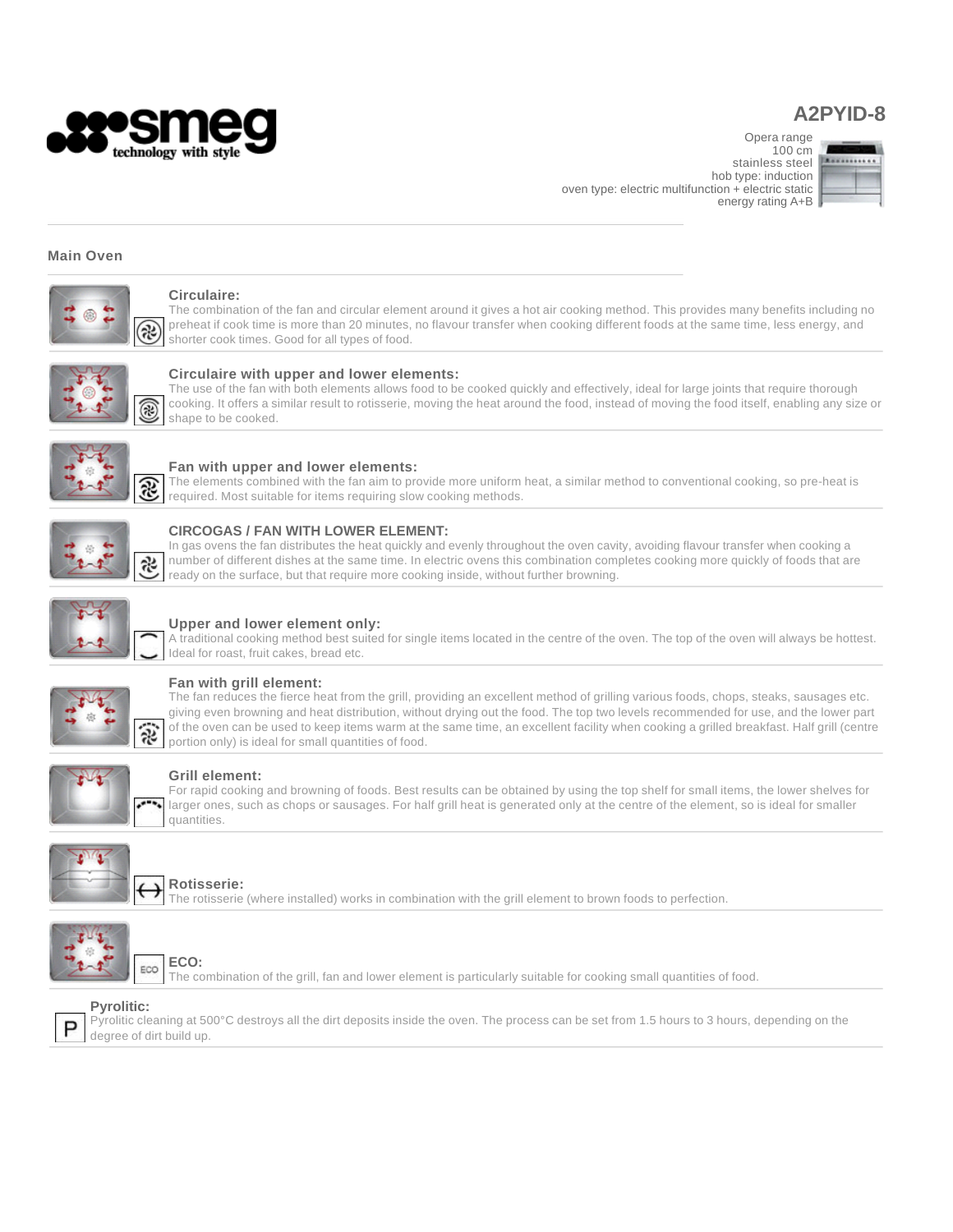### **Auxiliary Oven**



#### **Upper and lower element only:**

A traditional cooking method best suited for single items located in the centre of the oven. The top of the oven will always be hottest. Ideal for roast, fruit cakes, bread etc.



## **Top element only:**

Useful for browning the tops of dishes such as lasagne and potato or cheese topped recipes.



#### **Grill element:**

For rapid cooking and browning of foods. Best results can be obtained by using the top shelf for small items, the lower shelves for larger ones, such as chops or sausages. For half grill heat is generated only at the centre of the element, so is ideal for smaller quantities.



#### **Lower heating element only:**

Ideal for foods that require extra base temperature without browning, e.g. pastry dishes, pizza. Also suitable for slow cooking of stews and casseroles.



### **Rotisserie:**

**Top element with grill:**

The rotisserie (where installed) works in combination with the grill element to brown foods to perfection.

**Smeg (UK) Limited 3 Milton Park, Abingdon Oxon OX14 4RN Tel. +44 (0)844 557 9907 Fax +44 (0)844 557 9337**